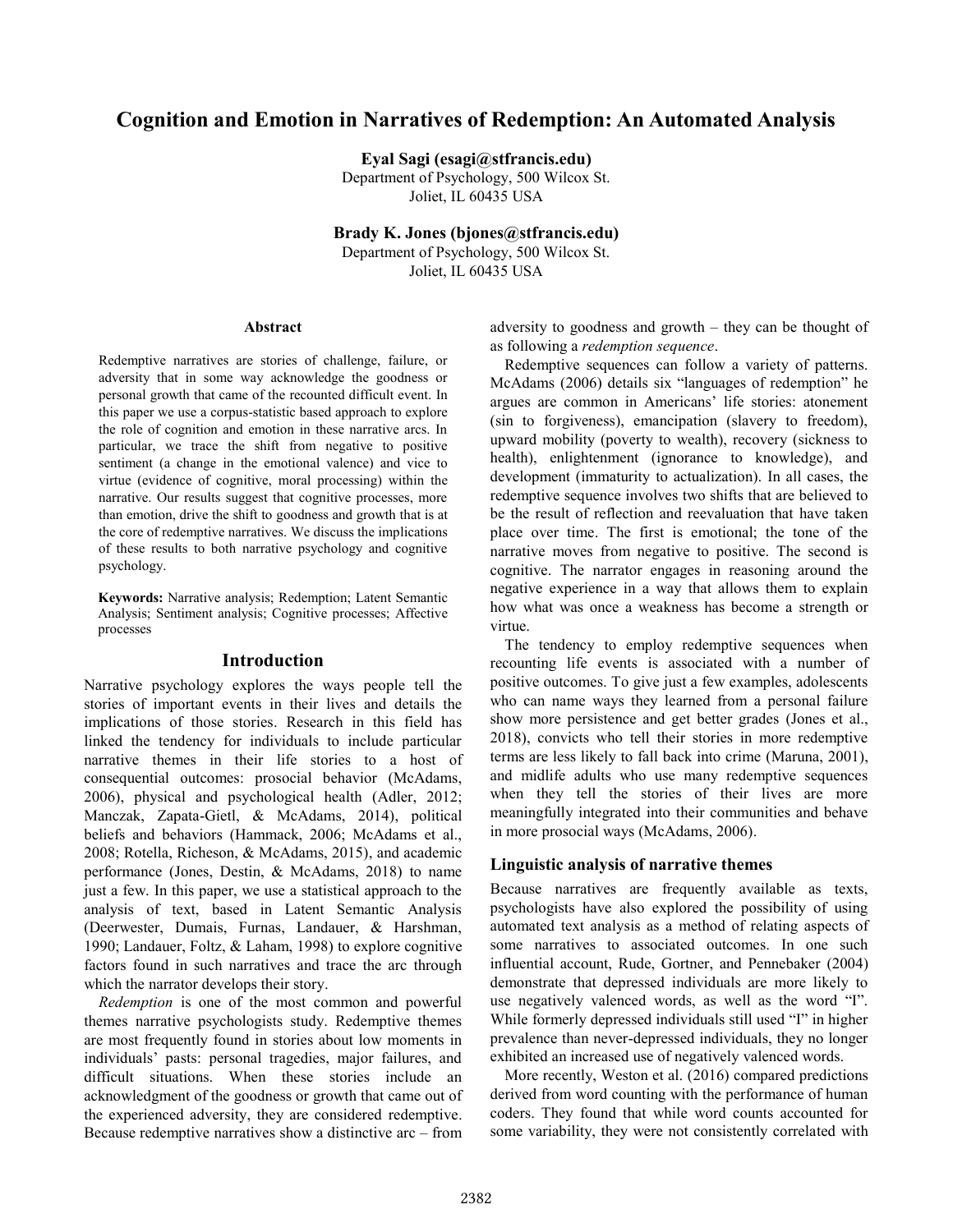the human coder's identification of redemptive narratives. Moreover, word counting, while commonly used in studies of this type, is likely to be of limited utility for identifying narrative arcs, such as redemptive sequences. A better approach to analyzing such narrative arcs is to divide a given narrative into small units and measure the relevant concepts for each unit. The arc can then be observed as a shift in those measurements across the course of the narrative. When the analyzed narrative is short (e.g., the narratives described in this study, which average less than 300 words), the chances of finding the key words in each unit necessary to successfully employ the word counting method become vanishingly small. To effectively explore such narrative arcs, it is important to be able to use as many of the words found in the text as possible

Latent Semantic Analysis provides one avenue for such investigation because it is able to use patterns of word cooccurrence to provide a graded measure of similarity rather than the binary (found/not found) measure that underlies methods of word counting, such as Linguistic Inquiry and Word Count (LIWC, Tausczik & Pennebaker, 2010). In particular, LSA-based methods have been useful in exploring other temporal progressions in text, such as the formation of coalitions during negotiations (Sagi & Diermeier, 2017).

### **Linguistic Expression of Redemption Sequences**

Our aim in this paper is to use automated text analysis to examine the properties of redemptive narratives. To this end, we need to identify the textual components that construct redemption sequences. As mentioned earlier, one of two key hallmarks of such sequences is the transition from negative to positive valence. The narrative begins by highlighting negative events and closes on a positive note.

The question of whether an utterance is positive or negative has a long history in the natural language processing literature. In particular, many studies have focused on identifying the sentiments expressed by particular texts (e.g., Hu & Liu, 2004; Kim & Hovy, 2004; cf. Pang & Lee, 2008 for a review). Borrowing from this literature, we will use lists of positively and negatively loaded terms to measure the emotional valence of sentences.

The concept of personal growth is the second hallmark of redemptive sequences. This concept suggests that the content of the narrative not merely expresses a sentiment but describes a cognitive process through which the narrator analyzed the events and reached conclusions. Such processes often employ reasoning about the causes and consequences of events, as well as the intentions of the individuals involved. In addition, the cognitive processes employed when people tell redemptive narratives usually involve themes of morality or the development of virtue. Individuals do cognitive work to transform what was once considered *bad* – some weakness, disadvantage, or shortcoming – into something *good* – a hard-won and

valuable personal strength. In fact, a robust body of research suggests the individuals most likely to tell redemptive narratives are those who are exceptionally prosocial (e.g., Maruna, 2001; McAdams, 2006; McAdams & Guo, 2015).

To represent this aspect of the narratives, then, we will build on Haidt's Moral Foundation Theory (Graham et al., 2013; Haidt & Joseph, 2004) which identifies 5 different moral concerns (Harm, Fairness, Loyalty, Authority, and Purity) and argues that each is associated with a different style of reasoning. Each of these concerns has positive and negative aspects (e.g., Caring vs. Harming, Loyalty vs. Betrayal), or, in other words, aspects of virtue and vice. In redemptive narratives, we will expect virtue to predominate late in the narrative, when the narrator concludes on a positive note of personal growth.

## **Method**

### **Hand Coding of Redemption in Study Dataset**

McAdams pioneered the ways in which redemptive narratives have been coded for the past several decades (McAdams, Reynolds, Lewis, Patten, & Bowman, 2001), and other researchers have modified and simplified this coding procedure to fit their needs and research questions (e.g., Jones et al., 2018). For this study, we used narratives from 97 K-12 teachers and former teachers who graduated from an elite teacher preparation program. They read commonly used prompts in life story interviews and responded – in written form, through a computer survey – by recounting three difficult life events, including a life low point, a career low point, and career failure or regret (Jones, 2018). To code for redemption sequences, two coders first established inter-rater reliability. Blind to identifying information about the participants, they worked together to code the three difficult events the teachers narrated for any sense of goodness or growth that resulted from the adversity they experienced. Each narrative account received a raw score for the number of redemption sequences found. After several rounds of preliminary coding, the two coders attained an intraclass correlation coefficient (two-way consistency model, single measures) of .836. Once reliability was achieved, the narratives were split up and each coder took half. During the preliminary coding stage, all disagreements were settled by discussion. Once the two coders had split the narratives in half they re-contacted each other to discuss narratives that were particularly difficult to code. In the present study we focus exclusively on the life low point narratives as they are the narratives that have been traditionally explored in most studies of redemption.

### **Automated Text Analysis**

The textual measure of redemptive language we use in this paper is based on the conceptual framing index approach developed by Sagi, Diermeier, and Kaufmann (2013; see also Sagi, 2018). At its core, this measure uses Latent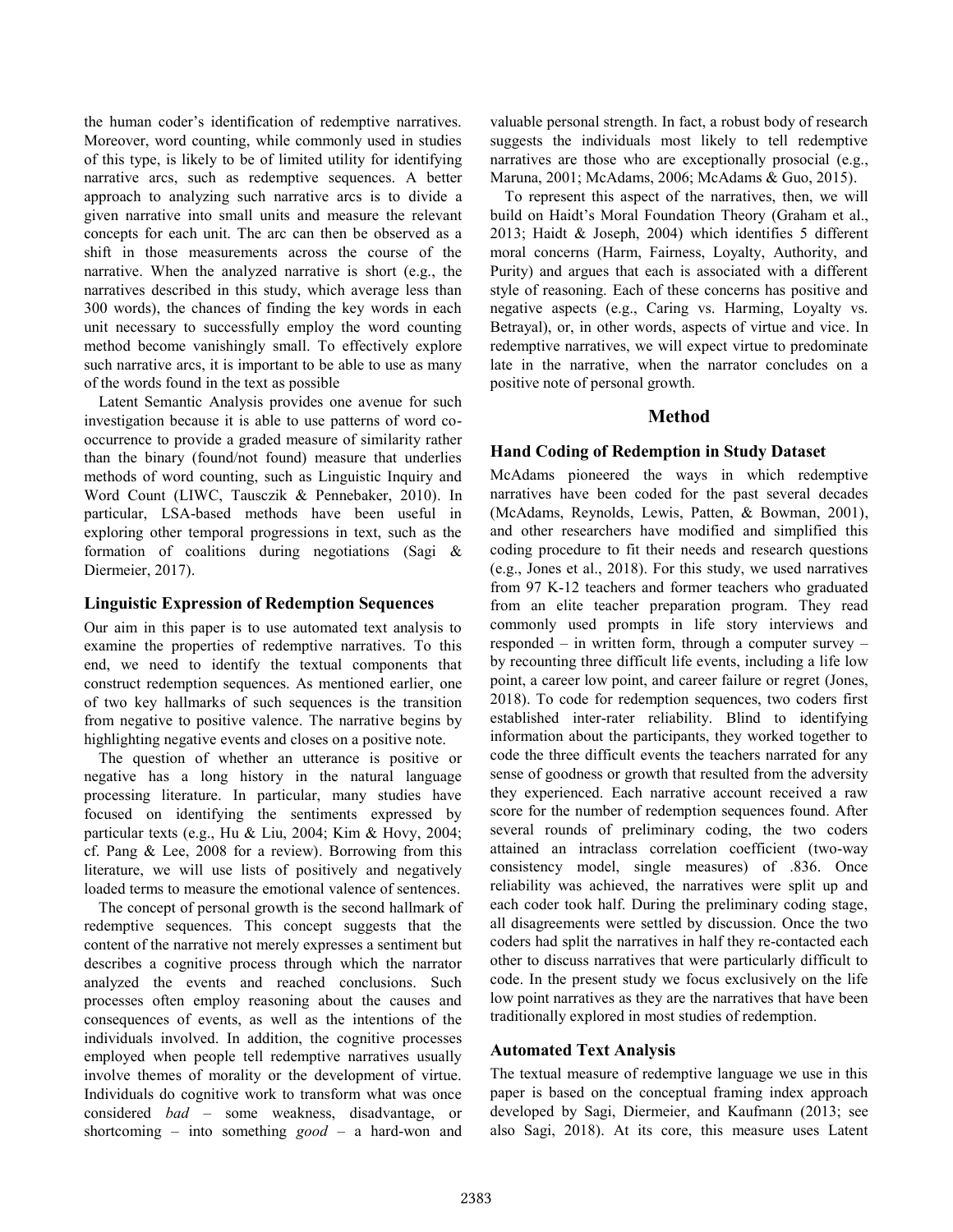Semantic Analysis cosine similarity to measure the similarity between target utterances (i.e., sentences) and key terms (e.g., positive words such as *victory* and *improve*; negative words such as *danger* and *conflict*). The overall measure of positivity can then be computed as a mean of the cosine similarity of the positive terms to the target sentence.

Similar measures, based on LSA, have been used to explore a variety of psychological and linguistic phenomena in texts, including semantic priming (Chwilla & Kolk, 2002), textual coherence (Foltz, Kintsch, & Landauer, 1998), the representation of moral concerns (Sagi & Dehghani, 2014), knowledge acquisition (Wolfe et al., 1998), and coalition formation (Sagi & Diermeier, 2017).

Vectors representing individual words were generated based on the co-occurrence patterns of words in the written portion of the British National Corpus (BNC Consortium, 2007) using Infomap (2007; Schütze, 1997; Takayama, Flournoy, Kaufmann, & Peters, 1998). Each vector represents the position of a word in a 100 dimension space and vectors representing whole utterances (e.g., sentences) are computed by means of vector addition (i.e., averaging).

As mentioned above, the similarity between vectors can be measured by measuring the cosine of the angle between the vectors. In the case of unit-length vectors (as were used here), this cosine measure is mathematically equivalent to the correlation between the vectors. Consequently, it is useful to think of this measure as based on the correlation between the co-occurrence patterns of words.

#### **Textual Measures of Redemptive Language**

As discussed earlier, the arc of a redemptive narrative transforms a negative experience into a positive outlook. Consequently, we measured both positive and negative aspects of language. Furthermore, we hypothesized that both emotion (positivity/negativity) and cognition (virtue/vice) contribute to this process. This lead us to develop 4 independent measures of language: Positive sentiment, negative sentiment, positive evaluation, negative evaluation.

The words for measures of positive and negative sentiment were taken from a comprehensive collection of such terms originally compiled by Hu and Liu (2004). We identified all the words in the list that occurred at least 5000 times in the BNC. This resulted in 85 positive terms and 63 negative terms.

Our measures of cognitive evaluation were based on the Moral Foundations Dictionary (Graham, Haidt, & Nosek, 2009). Moral Foundations Theory recognizes 5 moral concerns (Harm, Fairness, Loyalty, Authority, and Purity) which represent different styles of reasoning about morality. Importantly, the dictionary identifies both positive (virtue) and negative (vice) polarity words related to each of the foundations. Since redemptive sequences often involve not only positive emotion but also personal growth, using words related to vices and virtues provides us with a good measure of the negative and positive cognitive evaluations present in the narrative. Because of the lower frequency of words in the MFD, we collected all the terms from the MFD that occurred at least 250 times in the BNC. This resulted in 128 vice terms and 201 virtue terms.

To simplify the overall analysis, we combined the 4 measures into a single measure, representing the *redemptiveness index* of each sentence. This index is computed as an average of the correlation of all the terms from the 4 lists, with the correlations of each sentence with terms from the negative lists (vice and negative sentiment) reversed (i.e., a positive correlation becomes negative and a negative correlation becomes positive). Essentially, this measure is higher for sentences that are positively correlated with positive terms and negatively correlated with negative terms and lower for sentences that are positively correlated with negative terms and negatively correlated with positive terms. As a combined measure, we expect redemptive narratives to show an increase on the redemptiveness index as they proceed (and especially at their end).

#### **Results**

The 97 narratives are of considerably varied length, with a median length of 12 sentences. Most of the stories (80%) are between 6 and 23 sentences long. Forty-six narratives were hand coded as redemptive (47.4%) and 51 were coded as non-redemptive.

We computed aggregate vector for each sentence in the narratives. Of the 4,099 sentences, 65 (1.6%) included no content words (e.g., "I got in") and were therefore not associated with a vector. These sentences were discarded and not used in the analysis. Next, we calculated the cosine between each sentence vector and the word vectors for terms from all 4 valence dimensions (Positivity, Negativity, Virtue, and Vice). We average the combined correlation as described earlier to produce our *redemptiveness index*. The overall results plotted by quintiles to control for the length of the narrative are presented in [Figure 1.](#page-3-0)

To test our primary hypothesis, that the redemptiveness index will increase over the course of redemptive narratives but not non-redemptive ones, we use a general linear model, with the redemptiveness index as the dependent variable. The redemptiveness of the narrative (redemptive or nonredemptive) and the position of the sentence in the narrative (expressed in percentage to control for length) were the independent variables. The participant was included as a random effect.

The model identified no effect of redemptiveness overall,  $F(1, 1330) = 1.02$ , *n.s.*. There was an overall increase in positivity over the course of all narratives,  $F(1, 1330) = 4.1$ ,  $p \leq 0.05$ . More importantly, the predicted interaction was observed. Redemptive narratives showed a greater increase in positivity than non-redemptive narratives,  $F(1, 1330) =$ 8.16,  $p < .005$ .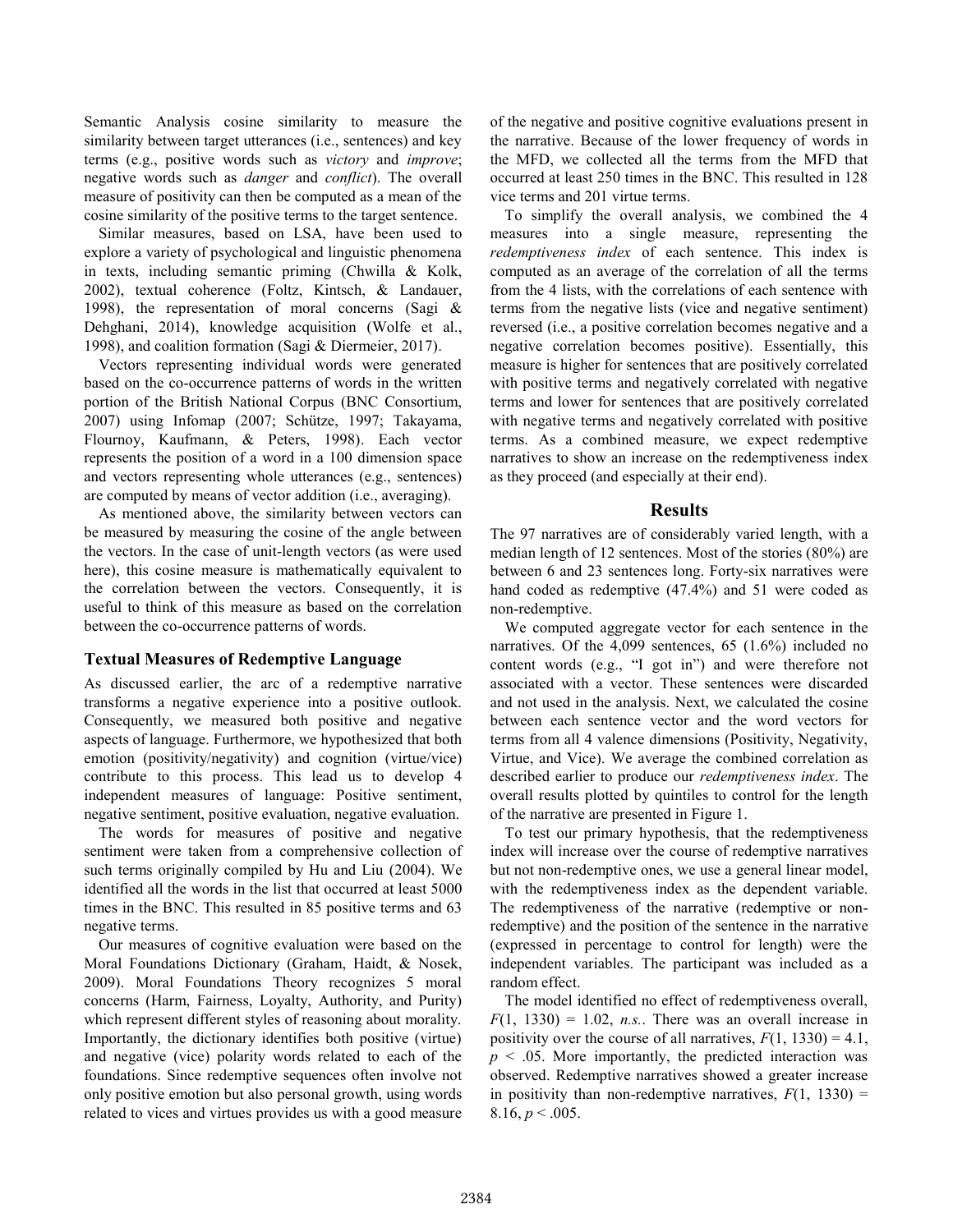

<span id="page-3-0"></span>Figure 1: The mean redemptiveness index of sentences as a function of their position in the narrative. Higher values indicate more overall positivity. The actual numeric values of the index have no intrinsic meaning. Error bars represent standard error of the mean.

Similar results were obtained from a more comprehensive model, which separated the measures. The measured correlation was the dependent variable in this model, while the valence of measure (positive or negative) and its source domain (emotion or cognition) were included as additional independent variables. The primary interaction of interest, between redemptiveness, position in the narrative, and valence, was statistically significant,  $F(1, 5608) = 5.78$ ,  $p <$ .05. Simplified analyses, separating the effect by domain, showed the three-way interaction for the cognitive domain  $(F(1, 2756) = 6.10, p < .05)$ , but not for the domain of emotions  $(F(1, 2756) = 1.89, n.s.)$ , suggesting that cognition is more important than emotion in defining a redemptive narrative arc.

It is also of interest to examine how each of the measures relates to the narrative arc independently. To explore this, we conducted a series of 4 analyses similar to the one we conducted on the overall redemptiveness index (one for each measure). Interestingly, only the negative measures significantly interacted with redemptiveness in this analysis (Negativity: *F*(1, 1330) = 14.83, *p* <.001; Vice: *F*(1, 1330) = 10.62,  $p < .005$ ).

We now turn to examining how these measures work within individual narratives. For this, it is beneficial to examine the correlation of the redemptiveness index with each narrative separately. To better control the overall correlation, we divided each narrative into 5 parts of equal length (as measured by sentences). We then computed the correlation of the progression of the narrative with the average index of each part. Because of excluded sentences, 4 non-redemptive narratives did not have an index in all 5 parts and were excluded from the analysis.

We now turn to examining how these measures work within individual narratives. For this, it is beneficial to examine the correlation of the redemptiveness index with each narrative separately. To better control the overall correlation, we divided each narrative into 5 parts of equal length (as measured by sentences). We then computed the correlation of the progression of the narrative with the

I think the worst time in my life was while I was doing my master's. I lost my mother a month after I started, and the workload and financial worries added on to make things even worse. Midway into the program, the housing market and Lehman brothers tanked, and I could then look forward to graduating with scads of debt into a job market that would be laying off teachers. This time was horrible because it was so overwhelming. I couldn't really process my thoughts the TV, zoning out. My hair fell out, I gained weight, and getting to sleep at night was difficult at best. This time tested everything in me; the support of my significant other and my friends was the only thing that kept me going. I think I've become a lot more pessimistic and cynical since then, but also more

<span id="page-3-1"></span><u>appreciative</u> Figure 2: A redemptive narrative. Each sentence is color coded based on its redemptiveness index (low redemptiveness indices in red, high redemptive indices in green).

average index of each part. Because of excluded sentences, 4 non-redemptive narratives did not have an index in all 5 parts and were excluded from the analysis.

The average correlation for the redemptive narratives was 0.29 whereas the average correlation for the nonredemptive narratives was 0.00. We further investigated this pattern by separating narratives with positive correlation from those with negative correlations. While the nonredemptive narratives were evenly split (23 positive and 24 negative), there were substantially more positive correlations observed for the redemptive narratives (33 positive and 13 negative). This was confirmed by a significant chi-square test,  $\chi^2(1) = 5.05$ ,  $p < .05$ .

In addition to an overall analysis, it is possible to examine the arc of specific narratives and visually inspect how they progress. [Figure 2](#page-3-1) presents a redemptive narrative that is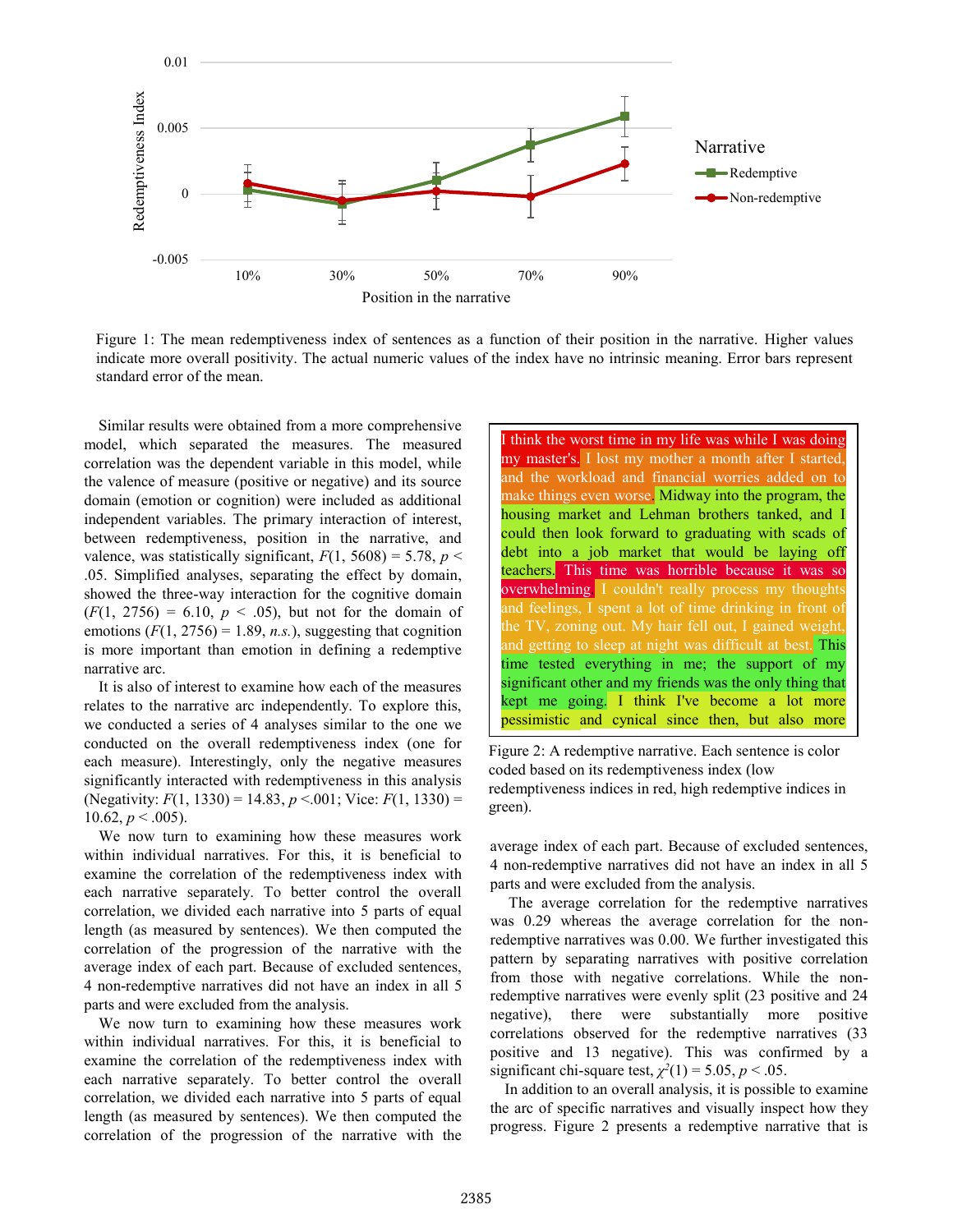color coded based on the index. This example highlights how a narrative that begins very negatively (due to a confluence of events such as death and financial issues) can transition to a positive, redemptive, arc (how the support of friends can help an individual overcome obstacles).

Interestingly, the third sentence in the narrative would probably be regarded as fairly negative but has a relatively high redemptiveness index. This demonstrates one of the limits of the particular method we describe in this paper. Like most of the other available methods of text analysis, we ignore syntax and word order and focus on the words in isolation. These so-called "bag of words" approaches, while useful, emphasize the meaning of words over the structures in which they appear. In this case, the sentence uses some sarcasm (e.g. "look forward to graduating with scads of debt") which employs several positive words to convey a negative meaning. This negative meaning is overlooked by the statistical analysis, resulting in a higher index for the third sentence than would be expected.

### **Discussion**

In this paper we described an automated method, based in corpus statistics, that can be used to trace narrative arcs in personal stories. We constructed a theoretically-driven measure of redemptiveness, defining a redemptive sequence as one in which both emotional and moral transformations take place. In other words, we hypothesized that in a redemptive sequence, individuals would (1) move from negative to positive affect and (2) engage in cognitive processes that indicated personal, growth, or a progression from vice to virtue. We found that our automated method tracing such changes in emotion and cognition over the course of the narratives predicted hand coded scores for redemption.

Our results also suggest that reasoning, more so than affect, is responsible for providing the positive outlook that is the hallmark of redemptive narratives. The individuals who redemptively narrated low points in this study, then, did not describe simple, serendipitous progressions from bad life events to good, lucky ones. Instead, they seemed to engage in a kind of moral reasoning as they process their low points, ending the narrative account as wiser and more virtuous people. This is an important result because it highlights the role of cognitive processes in redemption sequences, which may seem, on their face,to stem from an emotion-driven process. Moreover, it suggests that personal growth following adversity can be linked with particular styles of reasoning that are related to morality. This link provides an intriguing avenue for exploring the role of adversity and redemption in driving cognitive processes that affect future behaviors.

Interestingly, when examining each of the component measures on their own, we found that the negative measures were the primary drivers of the results. While somewhat surprising, it is not entirely unexpected. Narratives of redemption are predominantly stories of negative events and most frequently culminate in a positive outlook at their very end. Consequently, there is much more negativity in such stories than positivity.

Nevertheless, this suggests that the measure we presented here can be improved upon by taking such effects into account. In particular, a linear regression assumes that change is constant over the course of measurement (in this case, the course of the narrative) whereas a redemption sequence is expected to have a sharp transition from negative to positive towards the end of the narrative. Incorporating this information into the analysis should increase its statistical power and effectiveness.

Redemptive themes in narratives are important predictors of psychological health and positive adjustment in society, but coding for them is difficult and time-intensive. In this paper we presented a theoretically-driven method for identifying such sequences. Even though this method cannot, by itself, replace the manual coding process, it provides insight into the linguistic and cognitive factors that underlie redemptive sequences. It is therefore a promising avenue of investigation that can, in the future, lead to the development of systems that can identify similar sequences and arcs without the need for manual coding. This will provide researchers in the field with much larger sets of texts and add to our growing understanding of the importance of personal stories in peoples' lives.

### **References**

- Adler, J. M. (2012). Living into the story: Agency and coherence in a longitudinal study of narrative identity development and mental health over the course of psychotherapy. *Journal of Personality and Social Psychology*, *102*(2), 367–389.
- BNC Consortium. (2007). The British National Corpus, version 3 (BNC XML Edition). Oxford University Computing Services. Retrieved from http://www.natcorp.ox.ac.uk/
- Chwilla, D. J., & Kolk, H. H. J. (2002). Three-step priming in lexical decision. *Memory & Cognition*, *30*(2), 217–225. https://doi.org/10.3758/BF03195282
- Deerwester, S., Dumais, S. T., Furnas, G. W., Landauer, T. K., & Harshman, R. (1990). Indexing by latent semantic analysis. *Journal of the American Society for Information Science*, *41*(6), 391–407. https://doi.org/10.1002/(SICI)1097-

4571(199009)41:6<391::AID-ASI1>3.0.CO;2-9

- Foltz, P. W., Kintsch, W., & Landauer, T. K. (1998). The measurement of textual coherence with latent semantic analysis. *Discourse Processes*, *25*(2–3), 285–307. https://doi.org/10.1080/01638539809545029
- Graham, J., Haidt, J., Koleva, S., Motyl, M., Iyer, R., Wojcik, S., & Ditto, P. (2013). Moral foundations theory: The pragmatic validity of moral pluralism. *Advances in*